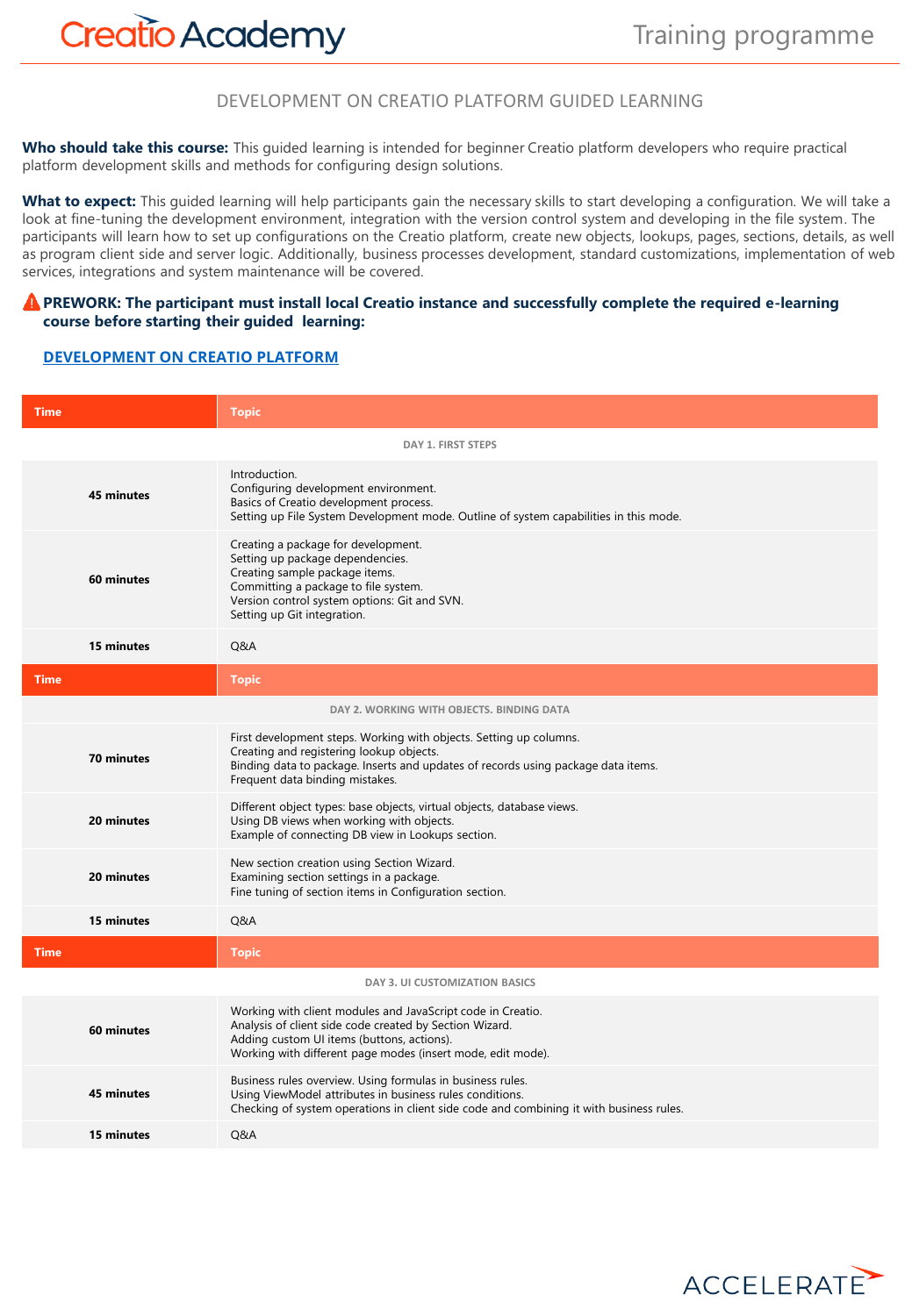ACCELERATE

## DEVELOPMENT ON CREATIO PLATFORM GUIDED LEARNING

| <b>Time</b>           | <b>Topic</b>                                                                                                                                                                                                                                                                                      |  |
|-----------------------|---------------------------------------------------------------------------------------------------------------------------------------------------------------------------------------------------------------------------------------------------------------------------------------------------|--|
| DAY 4. UI PROGRAMMING |                                                                                                                                                                                                                                                                                                   |  |
| 35 minutes            | Creating details.<br>Setting up detail objects.<br>New detail creation example.<br>Saving column setup as data item into a package.<br>Using Creatio Marketplace add-ons. Using DataBindingTool.                                                                                                  |  |
| 45 minutes            | Working with methods in client schemas.<br>Implementing calculated fields.<br>Overriding of parent methods.<br>Using of virtual columns.<br>Using access to additional columns of lookup objects.                                                                                                 |  |
| 10 minutes            | Client side debugging. Console output. Using browser developer tools.<br>Logging of client errors at server side.<br>Using alternative JavaScript code editors.                                                                                                                                   |  |
| 20 minutes            | Setting up field validation. Using of localizable strings.<br>Creating universal validators.                                                                                                                                                                                                      |  |
| 10 minutes            | Q&A                                                                                                                                                                                                                                                                                               |  |
| <b>Time</b>           | <b>Topic</b>                                                                                                                                                                                                                                                                                      |  |
|                       | <b>DAY 5. ADVANCED UI PROGRAMMING</b>                                                                                                                                                                                                                                                             |  |
| 15 minutes            | Working with lookup fields in JavaScript. Reading and setting values.<br>Setting up additional columns for lookup fields.                                                                                                                                                                         |  |
| 30 minutes            | Filtering of lookup contents. Programming of complex lookup filters.                                                                                                                                                                                                                              |  |
| 60 minutes            | WebSocket messages. Sending messages from server to the client side.<br>Working with messaging mechanism. Data exchange between client modules.                                                                                                                                                   |  |
| 15 minutes            | Q&A                                                                                                                                                                                                                                                                                               |  |
| <b>Time</b>           | <b>Topic</b>                                                                                                                                                                                                                                                                                      |  |
|                       | DAY 6. SERVER SIDE PROGRAMMING                                                                                                                                                                                                                                                                    |  |
| 70 minutes            | Object model. Selecting data with the EntitySchemaQuery class.<br>Programming in C# using business process Script Task item and process methods.<br>Using parameters in Script Task.<br>Using Entity class for CRUD operations.<br>Alternative data access tools: Select and CustomQuery classes. |  |
| 10 minutes            | Integration with Visual Studio.<br>Debugging server code.                                                                                                                                                                                                                                         |  |
| 30 minutes            | Processing object events in the event sub-process and event layer.<br>Handling object events using business process signals.                                                                                                                                                                      |  |
| 10 minutes            | Q&A                                                                                                                                                                                                                                                                                               |  |
| <b>Time</b>           | <b>Topic</b>                                                                                                                                                                                                                                                                                      |  |
|                       | DAY 7. DEVELOPMENT OF WEB SERVICES                                                                                                                                                                                                                                                                |  |
| 45 minutes            | Web services development. Creating a web service class.<br>Code debugging.                                                                                                                                                                                                                        |  |
| 30 minutes            | Calling service methods from Creatio client side. Working with ServiceHelper class.                                                                                                                                                                                                               |  |
| 30 minutes            | Service call authentication from third-party applications. Working with Postman.<br>Working with user session data.<br>Anonymous services.                                                                                                                                                        |  |
| 15 minutes            | Q&A                                                                                                                                                                                                                                                                                               |  |